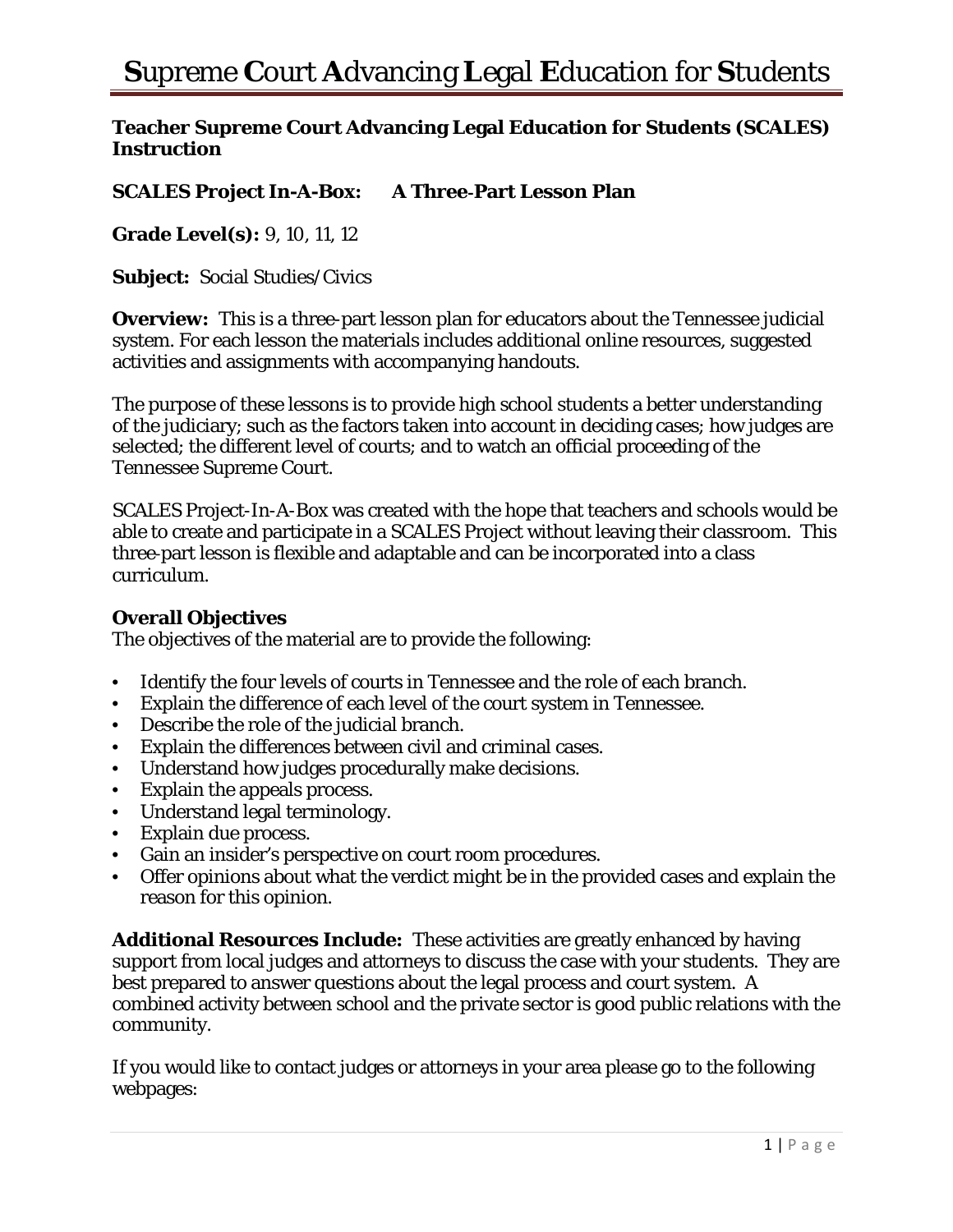http://www.tba2.org/alt\_data/membersearch.php http://www.ctas.utk.edu/gml-ctas.nsf/CountySearch?openform

"Introduction to SCALES", video, Supreme Court of Tennessee. Video is 6 minutes 52 seconds.

## **Lesson 1 Introduction to the Court Systems**

Lesson One is intended to help students understand how the court system works and how the various courts work together to hear cases in Tennessee.

**Resource/Materials Needed:** printer, copier, Adobe Acrobat, Windows Media Player or other type of video player.

**Activities and Assignments:** These activities can be amended to fit individual class needs. **Please review and familiarize yourself with any handouts or videos prior to presenting information to students.** 

### A. **"Introduction to the Tennessee Court System"**

Print and distribute the handout to students. *NOTE: This assignment should be given the day before this lesson is conducted or as homework.* Discuss handout using discussion questions.

### **Discussion Questions**

- Discuss the different levels of the judiciary
- Discuss the organization of the Federal Court System.
- In states where judges are elected and reelected by voters and serve short terms, is there a greater emphasis on **judicial accountability** or **judicial independence**? What about states where judges are appointed and have life tenure, as in the federal system? What seems to be the emphasis in Tennessee, based on selection and reselection methods and term lengths for judges?
- B. **"Chapter V: The Judicial Branch"** by Judge John Maddux, Circuit Court Judge. Print and distribute the handout to students. *NOTE: This assignment should be given the day before this lesson is conducted or as homework.* Discuss article using the following discussion questions.

### **Discussion Questions**

- Discuss the phrase "passive yet powerful".
- The judicial branch of government serve as a check on the powers of the other two branches of government. However, there are ways that the other branches can "check" the courts, or hold them accountable for their decisions. How can state courts and judges be held accountable for their decisions?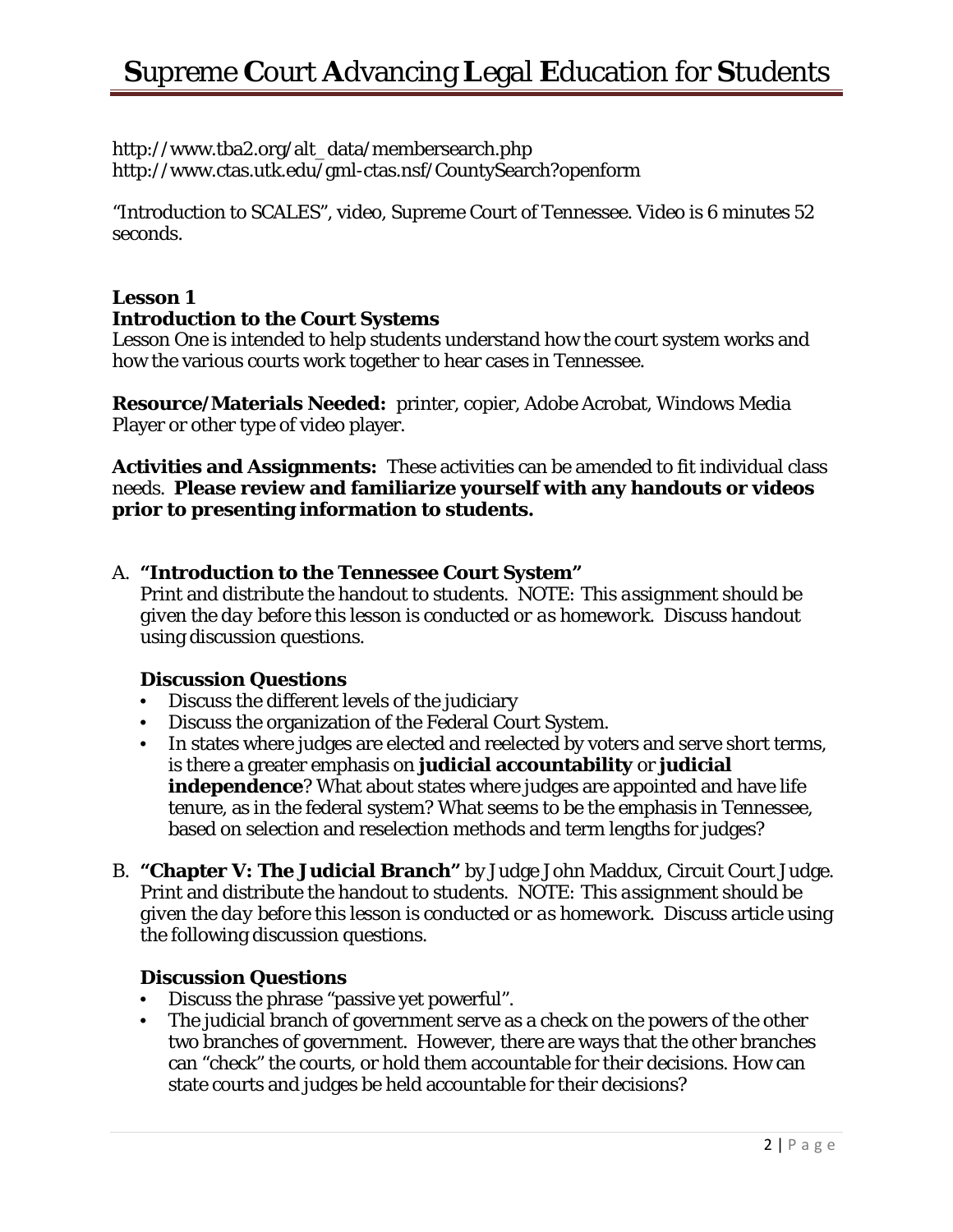# **S**upreme **C**ourt **A**dvancing **L**egal **E**ducation for **S**tudents

Checks mentioned by students should include the fact that the legislature controls the courts' **jurisdiction**—the types of cases courts can hear; the legislature determines the courts' **funding**; and the legislature can **amend laws**—rewrite them—if it disagrees with how a court has interpreted them.

- Which branch of government interprets the law?
- Describe the difference between a criminal and civil case?
- Define "jurisdiction".
- Define "original jurisdiction".
- Describe the difference between a judgment and a sentence.
- Which court is the one of final resort?
- How long is the term of a supreme court justice?
- What are the qualifications for a supreme court justice?
- Name the courts found on the intermediate appellate court level and the number of judges on each.
- What is the difference between the proceedings in appellate courts and trial courts?
- What is the name of the plan under which supreme court justices are chosen and how does it operate?
- What is the difference between "law" and "equity"?
- Describe the difference between Circuit Court and Chancery Court.
- What is the jurisdiction of a General Session Court?
- What does Probate Court do?
- Who selects the state Attorney General and why is the process unique?
- Describe the duties of the State Attorney General.
- How many District Attorneys General are there in Tennessee?
- Describe the difference between a *grand jury* and a *petit jury.*
- Define "de novo".
- What is the duty of the District Public Defender?
- What is the Administrative Office of the Courts (AOC) and what does it do?
- C. **"Appeals Process in a Nutshell … almost"** by Judge Frank G. Clement, Court of Appeals of Tennessee

Print and distribute the handout to students. *NOTE: This assignment should be given the day before this lesson is conducted or as homework.* Discuss article using the following discussion questions.

#### **Discussion Questions**

- The role of the appellate court in its review of what occurred in the previous court.
- The pro's and con's of a summary "statement of the evidence" by the parties and judge.
- What occasional exceptions to the standards of review do you think might occur?
- The differences between constitutional law, state law and case law.
- Generally speaking, higher courts do not have direct oversight over the lower courts in that they cannot reach out on their own at any time to overrule judgments made by lower courts. Normally, the burden rests with litigants to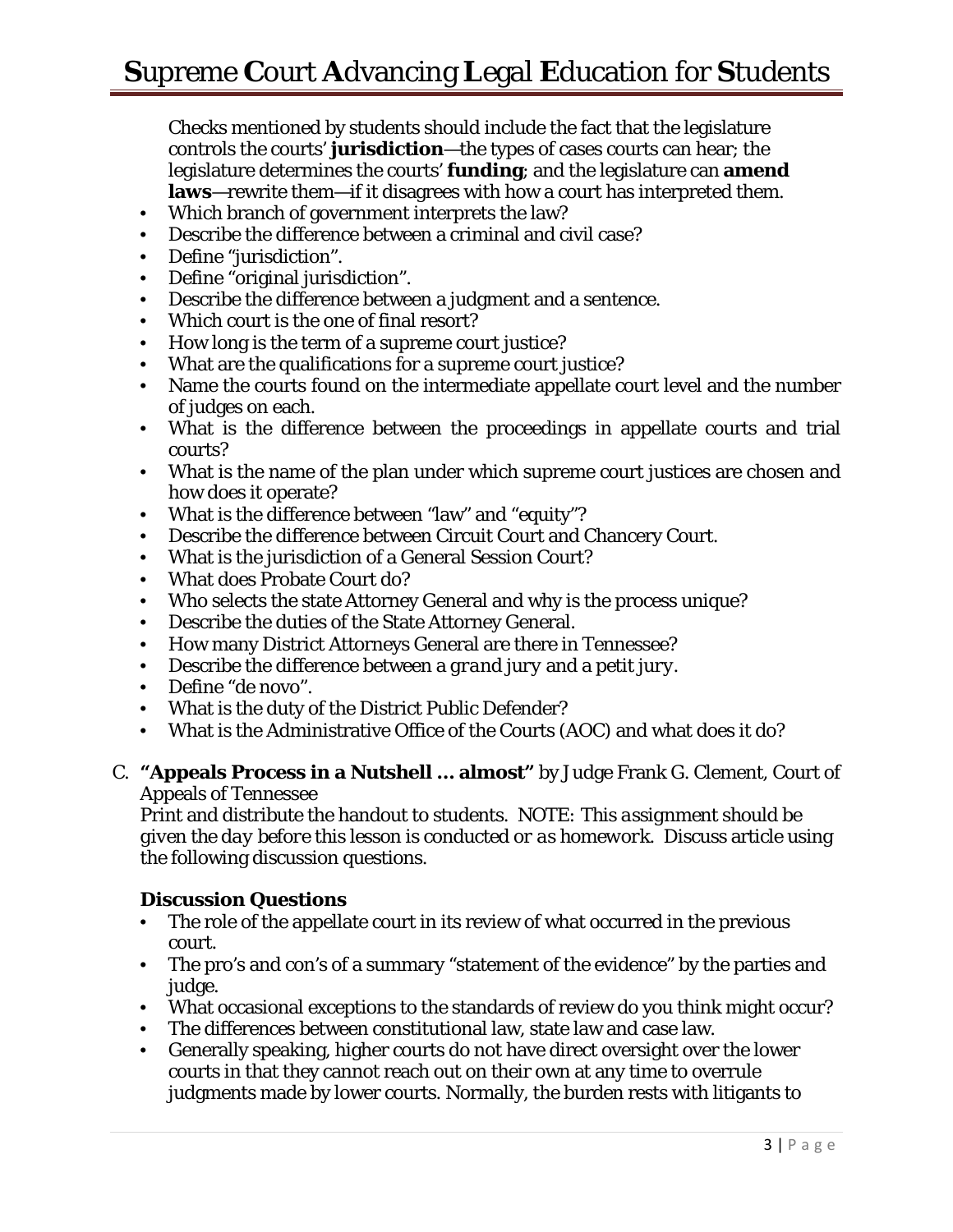appeal rulings to the higher courts. If a judge acts against precedent and the case is not appealed, the decision will stand.

- The Supreme Court affords 30 minutes to the arguing attorney to present their oral arguments to the court.
- A majority of the Court, at least three justices must agree on the opinion. Discuss this and dissenting opinion.
- D. **"Faces of Justice",** video approximately 30 minutes long, by the American Judicature Society.

The DVD/video contains three main substantive sections: (1) the introductory material about the Constitution, individual rights, and courts; (2) the civil case scenario involving Mai's dispute with her landlord; and (3) Roberto's criminal case scenario. At the end of the first two sections, the screen will briefly go black in case the teacher wishes to stop the DVD/video and lead a discussion on the material covered in that section. Of course, the teacher may choose to conduct one discussion at the end and not interrupt the DVD/video. The DVD/video is approximately 30 minutes long. Corresponding handout materials with discussion questions and exercises are provided.

### E. **"Student Handouts and Exercises"**

Print off the handouts, removing teacher answer key before handing out to students. The handouts include three activities. Each activity includes student reading material, corresponding questions and teacher answer keys. Topics include Federalism, The Tennessee Supreme Court and Understanding the Role of Precendent.

### F. **"Titanic Mock Trial"**

The mock trial exercises for teachers and students deal with the Titanic disaster. These exercises may take a few days to go through and discuss, in addition they may be used as extra credit.

Start with the basic facts that are listed in the handouts and then decide on how to proceed. The handout has information about Hans Jensen, his fiancé Carla Christine Jensen who sues on Hans' behalf, the defendant White Star Lines and the witnesses, the Titanic's Second Officer Lightoller and Swedish military attaché Bjornstrom-Steffansson. A memorandum of law explaining negligence law and White Star's defenses to negligence are on the website along with an exhibit showing where each party was as the ship was being evacuated. A set of links provides more information about Titanic, the U.S. judicial process, and Law Day. At the end of the testimony, the judge has a jury charge to read to the jurors and they have a verdict sheet to fill out and return to the judge. In addition, a glossary of trial related terms is included.

The materials may be downloaded from our site as well as from the original source http://www.andersonkill.com/titanic/home/htm.

### G. **Additional Activities & Assignments**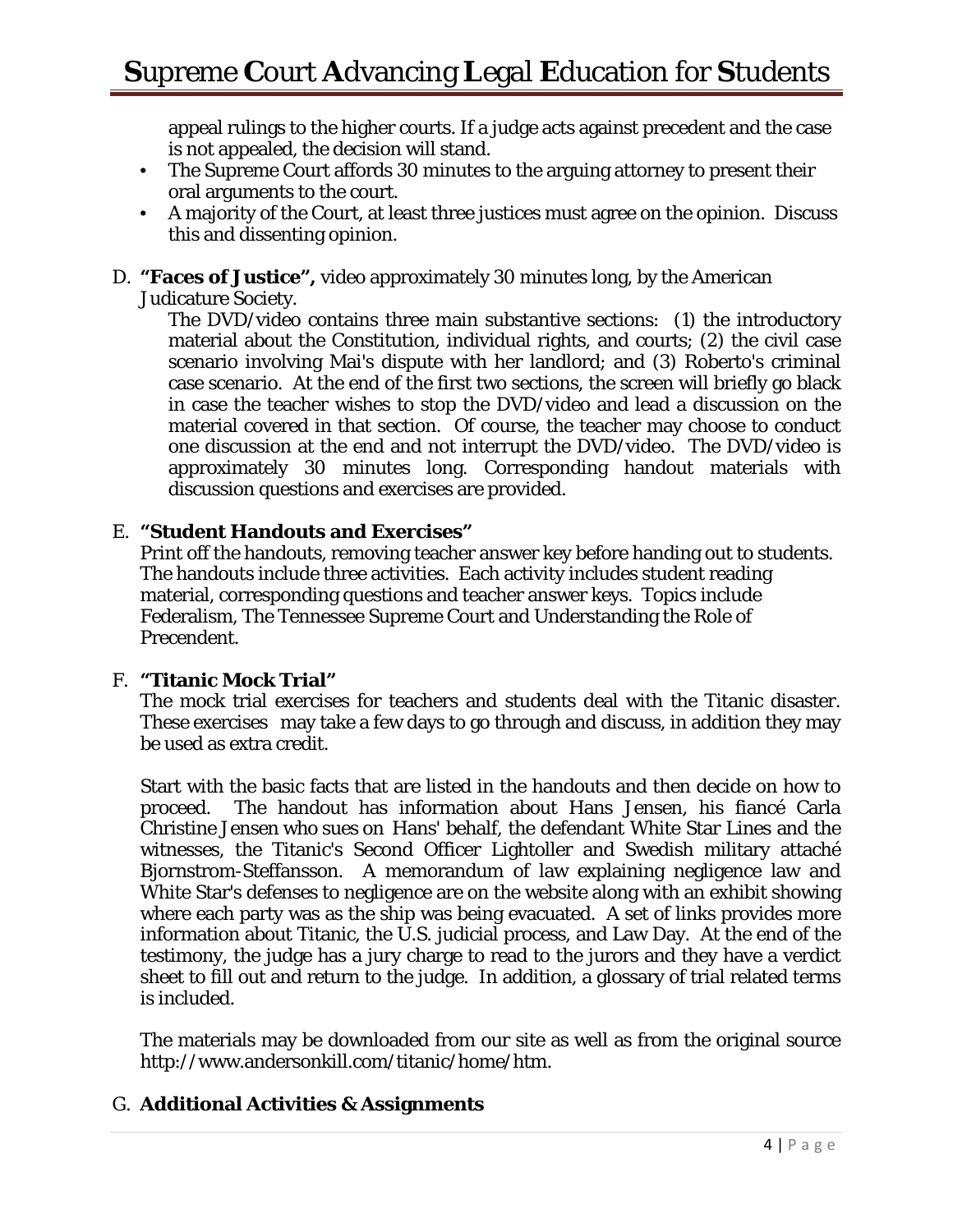- Ask students to research how different judges are chosen, how long their terms of office are, and how they are reselected when their terms end.
- "High School Curriculum on the Judiciary", American Judicature Society. The American Judicature Society is pleased to announce the addition of a new lesson plan to its High School Curriculum on the Judiciary. The new "Judicial Independence" lesson helps students understand the concept of "judicial independence," why it is important for our courts, and how it can be threatened. Materials include online resources for teachers, lecture notes, discussion questions, and suggested activities and assignments with accompanying handouts and overheads.

If you would like to access the High School Curriculum website please go to http://www.ajs.org/hsc/. **You will need to register for free access to the site.** 

Also, if you are a high school government teacher and you use the new Judicial Independence lesson in your class, AJS would appreciate you and your students' feedback on the lesson. Click on the Evaluate the Lesson Plan link to access evaluation questionnaires for both teachers and students.

If you have any questions about evaluating the Judicial Independence lesson, contact Malia Reddick with the American Judicature Society at mreddick@ajs.org or 515/271-2287.

• "iCivics" link, Filament Games with 38one. http://wwwicivics.org Retired U.S. Supreme Court Justice Sandra Day O'Connor and a Wisconsinbased company have created video games that promote knowledge about government. The games include one that involves the operation of a fictional law firm, and another that casts players as attorneys arguing landmark court cases. Others teach about the three branches of government, the legislative process and democracy.

### **Lesson 2 Candace Mullins v. State of Tennessee Materials:**  "SCALES Summary" "Glossary of Legal Terms" "Court of Appeals Decision" "Case Briefs"

"Video of Hearing"

"Group Discussion Topics & Sample Questions"

"Supreme Court Opinion"

```
"Evaluation"
```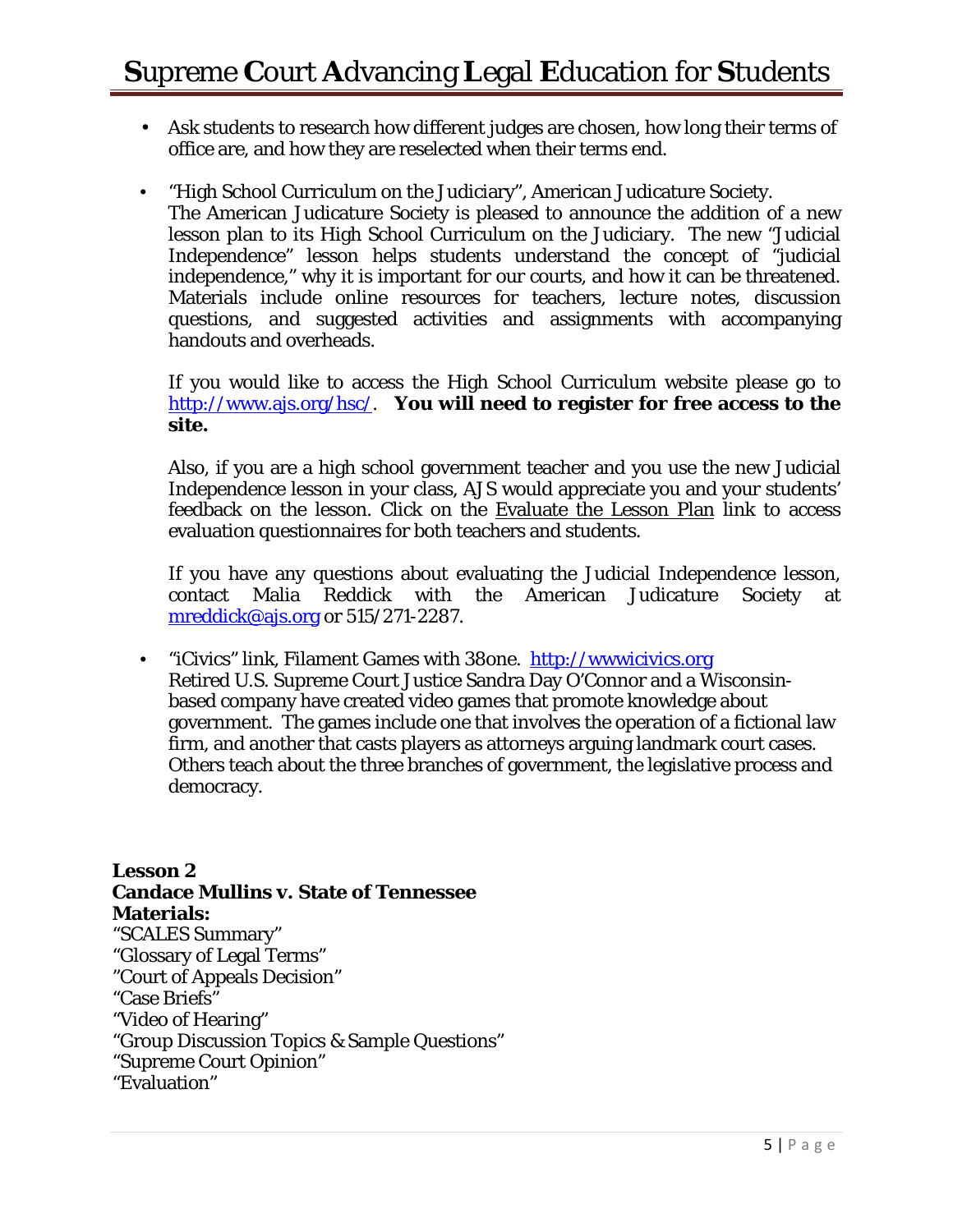# **S**upreme **C**ourt **A**dvancing **L**egal **E**ducation for **S**tudents

**Resources and Materials Needed:** printer, copier, Adobe Acrobat, Windows Media Player or other type of video player.

**Activities and Assignments:** These activities can be amended to fit individual class needs. As an introduction to this lesson plan print and distribute the handouts to students. Feel free to make as many copies as needed.

Print and distribute the SCALES Summary, the Glossary of Legal Terms and the Group Discussion Topics & Sample Questions (Mullins handout #1). The summary and glossary will give students a brief description and history of the case as well as help students with any legal terminology they are not familiar with.

Review the summary with your students. If additional information is needed please print and review the Court of Appeals Decision and case briefs (Mullins handout #2). These items will give students additional details and prior history of the case.

After reviewing these documents please have students watch the Video of Hearing (oral attorney arguments in front of TN Supreme Court). Have a group discussion using the general discussion questions. After group discussion print and distribute S.Ct. Opinion (Mullins handout #3). Reward students that guessed the correct outcome.

After lesson is complete please fill out the teacher evaluation.

**Lesson 3 State of Tennessee v. Curtis Lee Majors Materials**  "Court of Appeals Decision" "SCALES Summary" "Glossary of Legal Terms" "Video of hearing" "Group Discussion Topics & Sample Questions" "Supreme Court Opinion" "Evaluation"

**Resources and Materials Needed:** printer, copier, Adobe Acrobat, Windows Media Player or other type of video player.

**Activities and Assignments:** These activities can be amended to fit individual class needs. As an introduction to this lesson plan print and distribute the handouts to students. Feel free to make as many copies as needed.

Print and distribute the SCALES Summary, the Glossary of Legal Terms and the Group Discussion Topics & Sample Questions (Majors handout #1). The summary and glossary will give students a brief description and history of the case as well as help students with any legal terminology they are not familiar with.